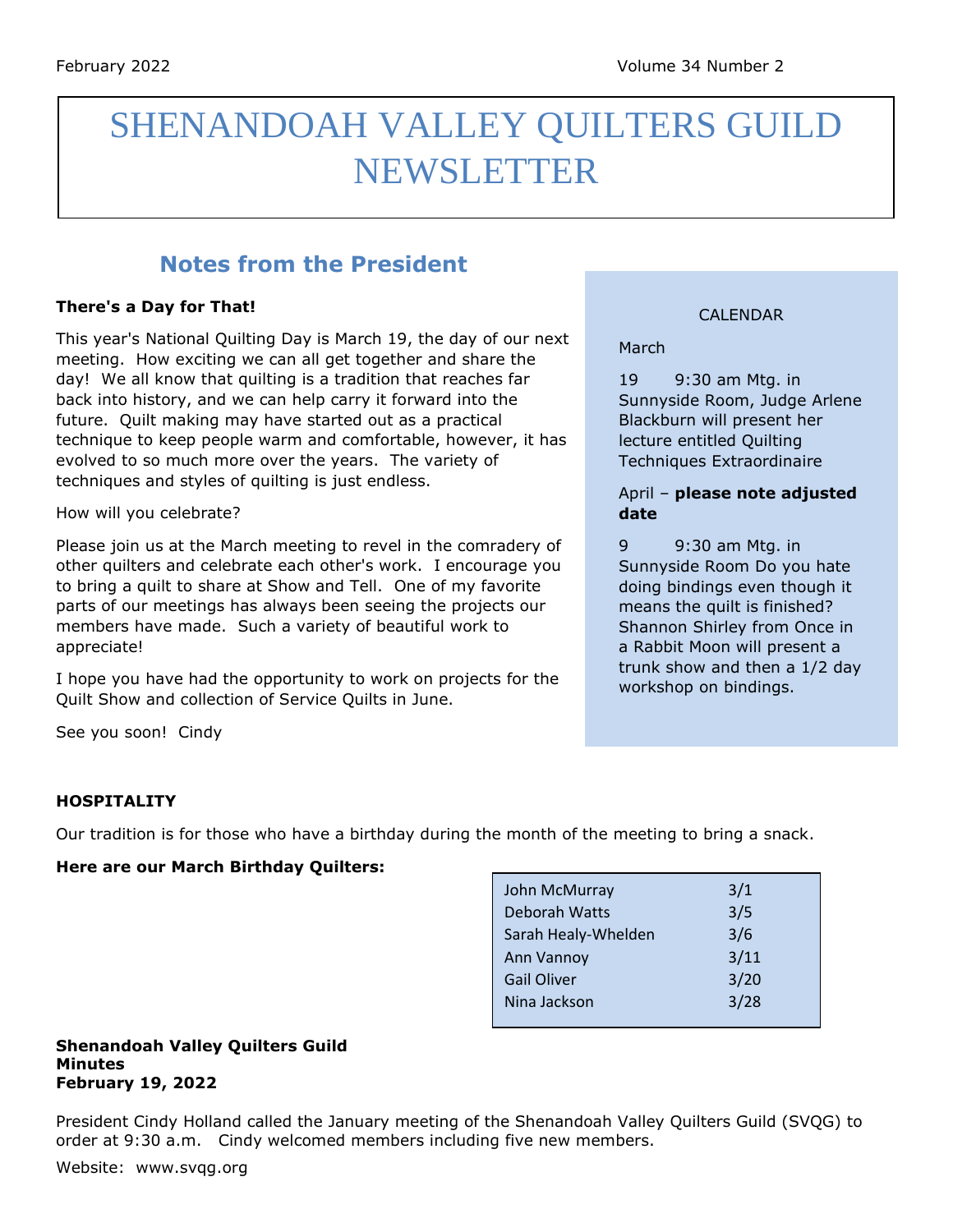The minutes of the November meeting were approved as published in the newsletter.

Reports:

# *Treasurer, Nina Jackson*

The 2022 budget was presented. It was moved, seconded and approved (Puhle/Jungling).

Nina announced a jigsaw puzzle exchange for members. Members are invited to bring a jigsaw puzzle and borrow one.

#### *Programs, Linda Puhle*

The next program speaker will be Arlene Blackburn who is a certified show judge. She will be speaking on techniques for improving quilts for shows. On April 9, Shannon Shirley will be presenting a trunk show of her work and conducting a workshop in the afternoon about creating facings for quilts. Signup sheets for the workshop were distributed and will be available in the March newsletter. *Members are asked to note the change of date from the third Saturday – to April 9. The change was made because of Easter weekend.*

# *VQM, Debbie Jungling*

The current exhibit of crazy quilts will end on February 22. Please watch the newsletter for announcements of upcoming exhibits.

# *Service, Denise Rudolph*

Denise showed different ideas for hospice quilt designs. The next service program will be at the May meeting. There will be an opportunity to sew during the afternoon.

*Membership, John Hammel*

Membership forms are due. Name badges will be mailed to those who do not pick them up in March.

# *Sunshine, Cindy Holland for Carolyn Shank*

Carolyn VanDyck will be having breast surgery on Wednesday. Members were asked to remember her with a card.

# *Publicity, Anna Lynn Bell*

Anna Lynn thanked all the members for their generosity and ideas. She has created a publicity "notice board" which will be brought to meetings for announcements. There will be a publicity "blast" to advertise the Quilt Show to shops and guilds in the Shenandoah Valley.

#### *Newsletter, Leigh Anne McMurray*

The newsletter deadline is Friday, February 25. She will be out of town through Sunday, so the newsletter will be published after she returns.

# *Webpage, John McMurray*

John continues to work on the webpage and encouraged members to view the changes that are being made, including a calendar.

# *Hospitality, Judy Augst*

Judy thanked those who brought refreshments. The committee needs another volunteer. She reminded members that they should bring refreshments to the meeting of their birthday month.

# *Ways and Means*

Cindy Holland reminded members that a Ways and Means chairperson is needed. The committee prepares raffle baskets for meetings and organizes the auction.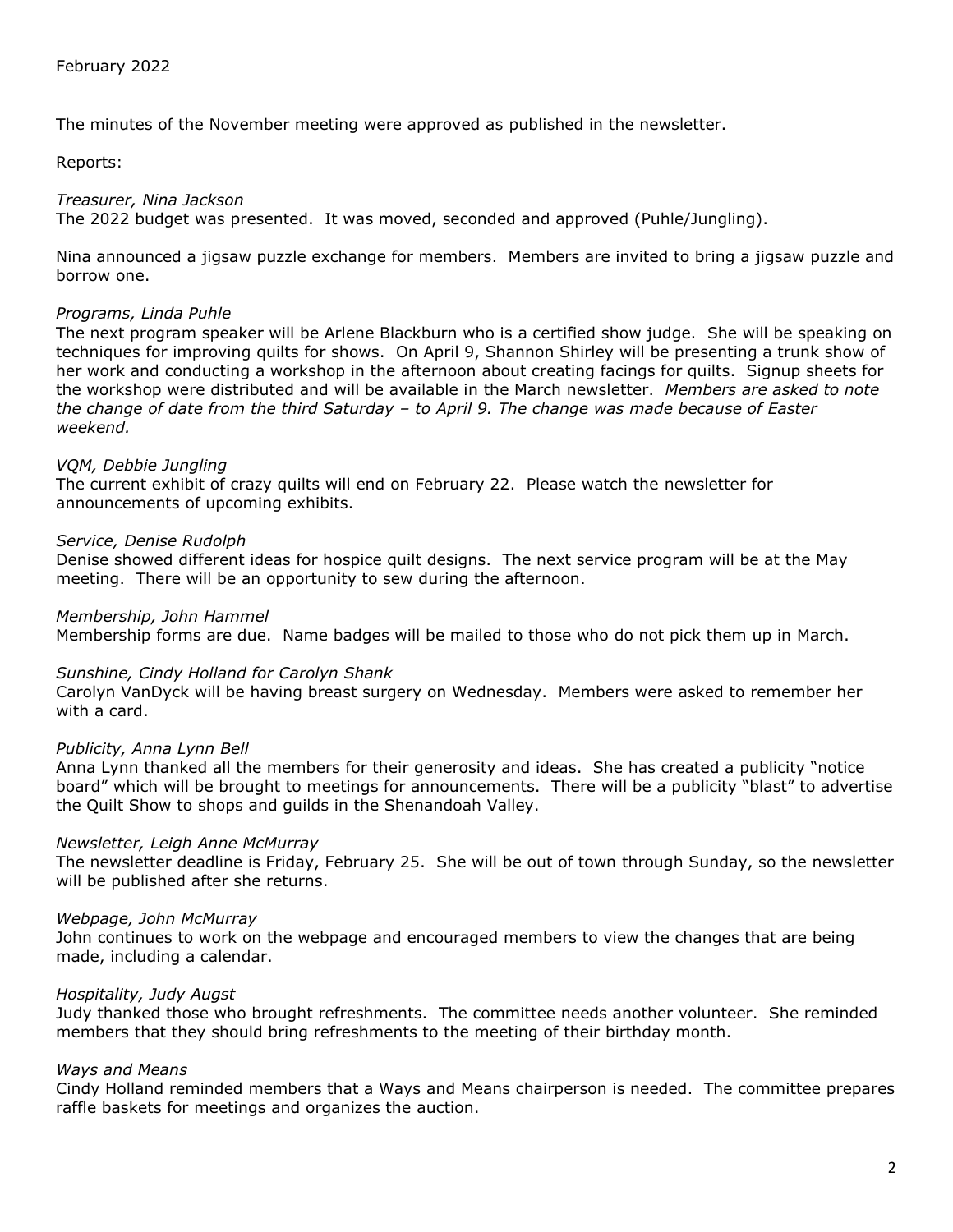# February 2022

# *Quilt Show, Debbie Jungling*

The Quilt Show will be Saturday, June 25<sup>th</sup> at Woodman Life in Dayton, Va. Setup will be Friday afternoon. The committee consists of Debbie, Jane Crockett, Cindy Holland (volunteer recruitment), Denise Rudolph (setup), Kathy Christie (registration), Teresa Wiita (educational grant application), Cheryl Hawes (photography), Sandie Hammel (boutique), John Hammel (signage), Anna Lynn Bell (publicity), Leigh Anne and John McMurray (technology).

Quilt show categories include categories by size, Grassy Creek (mystery 2020) and other Bonnie Hunter quilts, Apple Challenge, patriotic quilts, and a featured artist – Fran Miller. Members are invited to submit any quilts that they wish. Instructions for creating a hanging sleeve for quilts larger than 48 inches will be in the newsletter. Registration forms with more information about categories will be in an upcoming newsletter.

# *Raffle Quilt, Sandie Hammel*

Sandie distributed raffle quilt tickets and advertising postcards. The tickets are \$2 each. They are packaged in books of 6. Purchasing a book will cost \$10. Tickets will also be sold at the Quilt Show, and the winner will be drawn at the end of the show.

The next Quilt Show meeting will be Friday, March 11<sup>th</sup> on Zoom.

After a break for refreshments, Linda Puhle made a presentation about creating quilts with vintage linens. A video featuring Rhonda Dort will be provided for members to view. The date and time that this will be available will be announced in the newsletter.

The next meeting will be Saturday, March 19. There being no further business, the meeting was adjourned.

Respectfully submitted, Jane Crockett for Cerise Haas, Secretary

# **SERVICE**

- We will be having our next collection in June and we want to have a great display at the quilt show!!
- May will be Service month and I will have more info as we get closer and I know what Covid restrictions we may have.
- A reminder of the lap quilt sizes width 36" to 60", length 45" to 60". They can be any
- Design cats, flowers, nature, patriotic, etc.
- We do get request for children's quilts and they should be more around 36"x45".
- If you just want to do the tops, I will quilt and give back to you to bind. Just remember to
- put your name on the quilt. The guild has batting and backing so you do not need to provide.
- If you have any questions, you can email me at [drudolph@perryeng.com](mailto:drudolph@perryeng.com) or call 540-974-9782.

# **SUNSHINE COMMITTEE**

The Sunshine Chairman sends out birthday greetings and other notes of encouragement to members in the form of Thinking of You blocks. I have access to the birthday list, however, I depend on members letting me know of other situations. Thanks to those of you who have contacted me recently. Phone or text me at 540-867-9486 or send me an email at [ceshank@gmail.com.](mailto:ceshank@gmail.com)

# **NEWSLETTER**

The deadline for the March newsletter is Friday, March 25<sup>th</sup>. Please email any items to [Leigh](mailto:Leigh) Anne McMurray at [leighanne.mcmurray@gmail.com.](mailto:leighanne.mcmurray@gmail.com)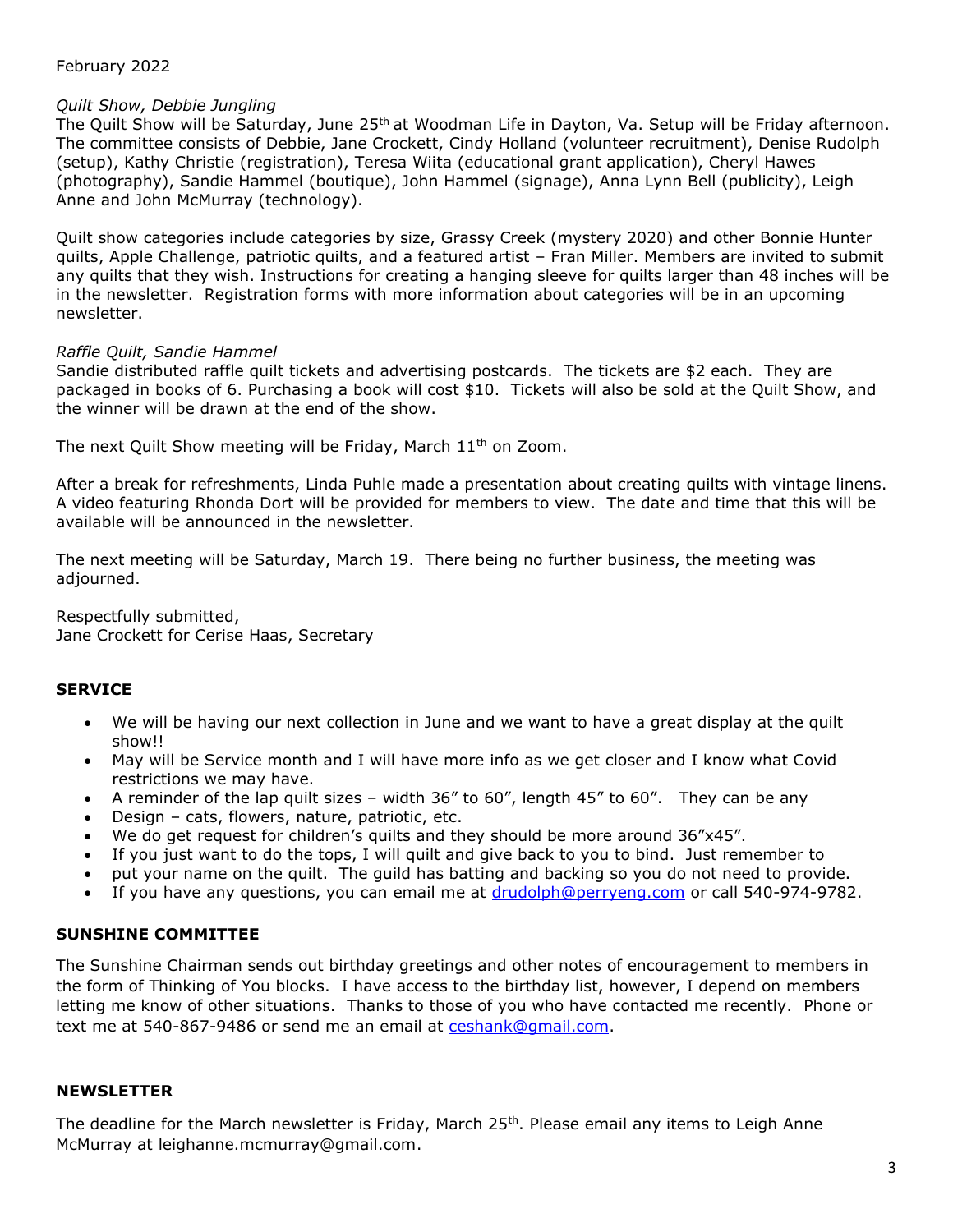February 2022

# **QUILT SHOW**

Our Quilt show will be held June 26th, 9 - 5 at Woodmen Insurance building in Dayton, VA.

We encourage all members to submit one or more quilts to the show.

Some of the Categories will be Apple Challenge, Bonnie Hunter Mysteries such as 2021's Grassy Creek, and other group quilts or challenges. But any quilt would be great! ALL skill levels are needed. This show is a primary way to promote our guild.

Your quilt must have a sleeve for hanging if it is more than 48 inches long on the top side. Here is a link to a YouTube video showing how to attach a sleeve:

[AQS Quilt Show 4-Adding a Sleeve to Your Quilt -](https://www.youtube.com/watch?v=m_Vd82aSiAA) YouTube



**AQS Quilt Show 4-Adding a Sleeve to Your Quilt**

We should have registration forms available at the March meeting, and I encourage all of you to register sooner rather than later to allow Denise time to work on the layout.

Registration will end at the May meeting.

Hi, quilters!

I just want to add to whatever Debbie posts about the quilt show. Even though I am in Texas I will still be working with the registration of quilts for the show. As soon as we get the entry form figured out we will make it available to everyone either in newsletter or by separate email send-out. Hopefully, everyone will be entering one or more quilts to the show. We'd love for it to be a very impressive show.

All entries need to be emailed to me with the form filled in and a picture of the quilt. I will be coming up to Virginia in time for the show but I need to have access to the entries the whole time. That's why I need email rather than snail mail.

I look forward to seeing what wonderful work you all have been doing the last three years that I have been gone. Especially looking forward to seeing you all.

Kathy Christy

[kckwilter@hotmail.com](mailto:kckwilter@hotmail.com)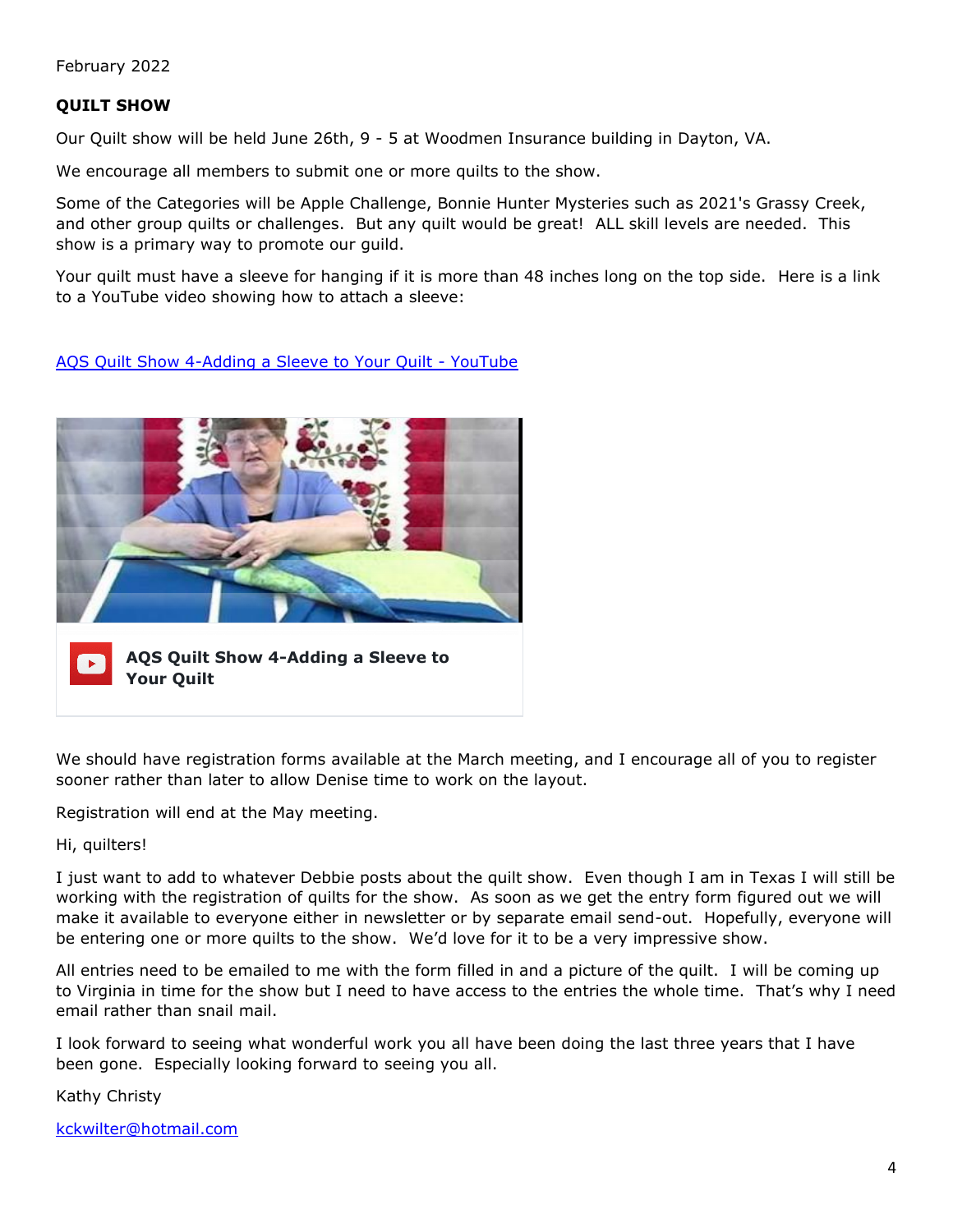RAFFLE TICKETS.... now available for the 2022 membership raffle quilt named "Spring Frolic". Tickets sell for \$2.00 each or 12 for \$20.00.

Twelve tickets along with postcards of this lovely quilt will be given to all who want to help with this fundraising event. The winner will be drawn at the end of our June 25th quilt show. More tickets available upon request. Please contact Sandie Hammel at sshammel419@qmail.com or during our next four guild meetings at the Ticket Table. All tickets and money will need to be turned in by our June meeting or brought for turn in on the 25th.

To all new members this is a quilt made by the members of SVQG. There is a committee chosen every other year who has a vision for the next raffle quilt. It is presented to the membership by the committee and made one year and raffle tickets are sold the following year. This is one of our major fundraisers which helps to pay for programs, supports service, education and the everyday running of our guild.

Thank you to all who picked up tickets at our February meeting and for your continued guild support.

# **QUILT MUSEUM**

I encourage everyone to join and visit the Virginia Quilt Museum. Upcoming displays are Springfield Chapter of Quilters Unlimited (Northern Virginia) thru 4/16, Fiber Art Network thru 4/9, Crazy Quilts from the Vault (different ones than last week) thru 4/23, and a mini Quilt Challenge thru 12/23.

Check out the website [Virginia Quilt Museum | Harrisonburg, Virginia \(vaquiltmuseum.org\)](https://www.vaquiltmuseum.org/)

#### **PROGRAMS**

\*March: Get ready for the quilt show! Judge Arlene Blackburn will share how she judges a quilt and is bringing samples to share from expert quilters that we can touch and examine. The lecture is titled Quilting Techniques Extraordinaire.

\*April: Do you hate doing bindings even though it means the quilt is finished? Shannon Shirley from Once in a Rabbit Moon will present a trunk show and then a 1/2 day workshop on bindings.

\*May: Service

\*June: No program as this is the month for our Quilt Show.

\*July: Auction

\*August: Meet Judy Gula from Artistic Artifacts in Alexandria. She will be doing a trunk show/lecture about Indonesian batiks and then a lecture/ demo titled Embellishments Explained and Illustrated.

\*September: Picnic

October: Be prepared to be educated and entertained by Carlene Halsing as she teaches us how to clean and maintain our Featherweight machines.

\*November: Service

\*December: Christmas Party

Linda Puhle, Program chair for 2022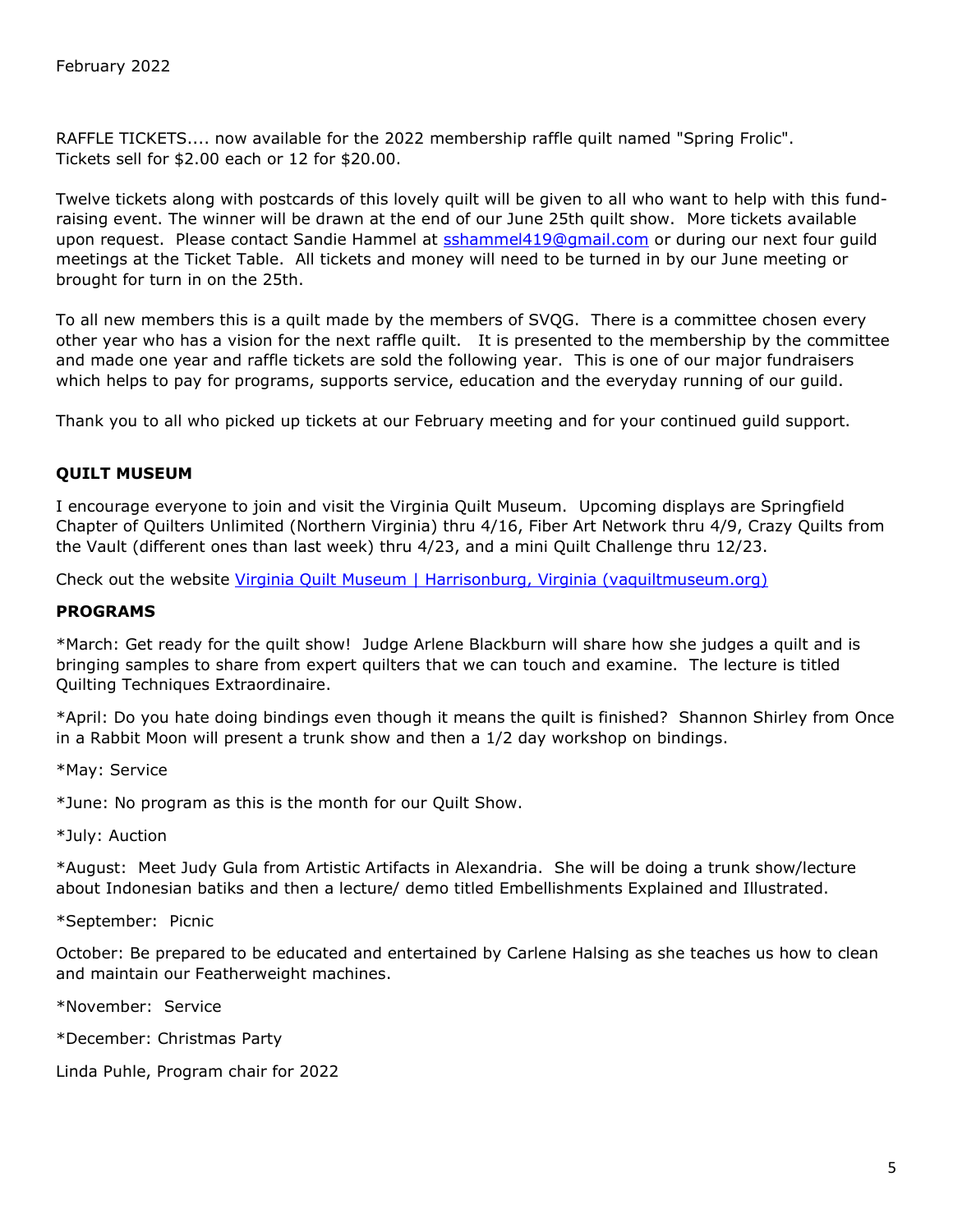# **Jigsaw Puzzle Exchange - Reminder**

Many of our members like to take a little break from sewing once in a while to assemble jigsaw puzzles. At the recent Christmas party three of the gifts exchanged were puzzles and all were appreciated. So, in light of this, we will try something new! Starting at our next meeting we will have a jigsaw puzzle exchange. Nina is organizing this so any questions can be directed to her

[\(hikeswithseamus@gmail.com\)](mailto:hikeswithseamus@gmail.com). The "rules" will be few and simple. Bring a puzzle in to share and choose a puzzle from those brought in by others. Please have the pieces contained inside a ziploc bag or secure the box with tape or a strong rubber band to prevent any disasters! If the amount of unclaimed puzzles exceeds the size of Nina's tote bag she reserves the right to donate them to an appropriate charity. Remember, you bring one AND take one so her tote bag should not become full!

# **UPCOMING EVENTS**

Cabin Branch Quilters 2022 Quilt Show

April 2 and 3

Saturday: 10 a.m. to 5 p.m.

Sunday 10 a.m. to 4 p. m.

Admission \$8

Lake Ridge Dance Center, 2850 Garber Way #4003

Woodbridge, VA

Over 100 quilts on exhibit; Merchants, Silent Auction, Emporium and Raffle Quilt

# **MEMBERSHIP**

New membership year is upon us. Also, after the 2022 March Guild meeting, you will no longer receive the newsletter if your dues are not current. This cutoff was extended due to our missing the January meeting due to COVID.

The Membership year runs from February 1, 2022 through January 31, 2023. The dues are \$25 for the year. If you wish to receive your Newsletter via postal mail, please include an additional \$15 for postage. An application form is printed elsewhere in this newsletter. Or you can go to our website, svqg.org, and print out your copy. Mail it in or bring to Guild meeting.

Do it today before you forget.

Don't let the COVID or the snow get you down. Things will only get better from here on out.

John Hammel, Membership Chair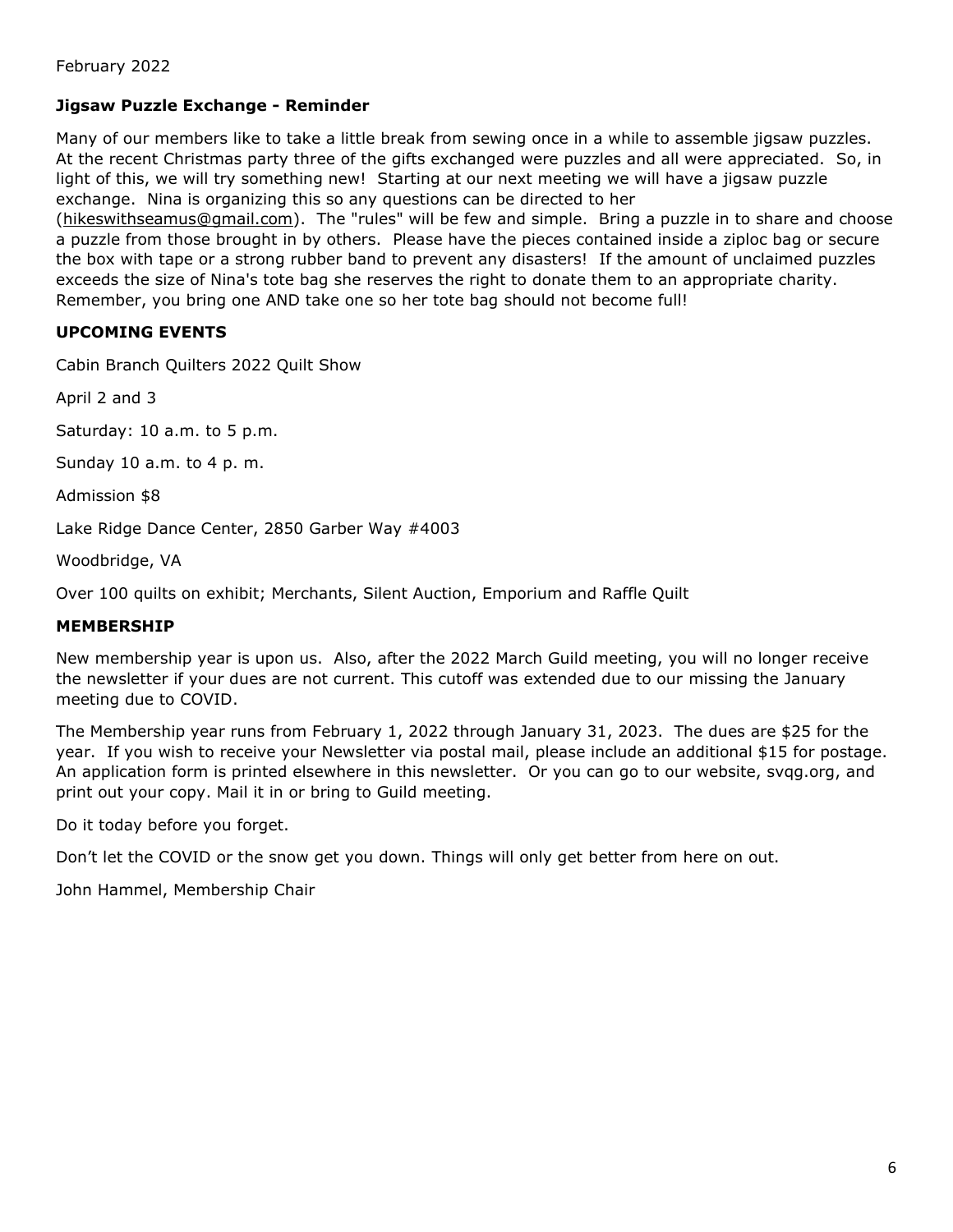# **YEAR MEMBERSHIP APPLICATION**

# **February 1, 2022 – January 31, 2023**

( ) Renewal Membership ( ) New Membership

Date of Application: \_\_\_\_\_\_\_\_\_\_\_\_\_\_\_\_ Check Number: \_\_\_\_\_\_\_\_\_\_\_ Cash: \_\_\_\_\_\_\_\_\_\_

This form should be completed in its entirety and returned with your check for **\$25.00 (which includes your newsletter by e-mail).** If you want to receive the newsletter by postal mail, please include an additional \$15. Mail to:

The Shenandoah Valley Quilters Guild

c/o Membership Chair

P. O. Box 913

Harrisonburg, VA 22803

**Note: If you wish to have your membership card and receipt mailed to you, please include a stamped, self-addressed envelope with your application and check.**

|                                       |                                                                     | <b>BIRTHDAY:</b> / |
|---------------------------------------|---------------------------------------------------------------------|--------------------|
|                                       | Please print name as you want it on Membership card and Badge Month | Day                |
|                                       | <b>YEARS A MEMBER</b> (To update the Membership List): ___________  |                    |
|                                       |                                                                     |                    |
| TELEPHONE: _____ - _______ - ________ | <b>EMAIL:</b>                                                       |                    |
| (Area Code)                           | <b>WHY JOIN?</b>                                                    |                    |

A place to meet and greet old friends and make new friends; a place to relax and get away from the everyday problems; a place to share in the fellowship of good company

# **Shenandoah Valley Quilters Guild Has It All!**